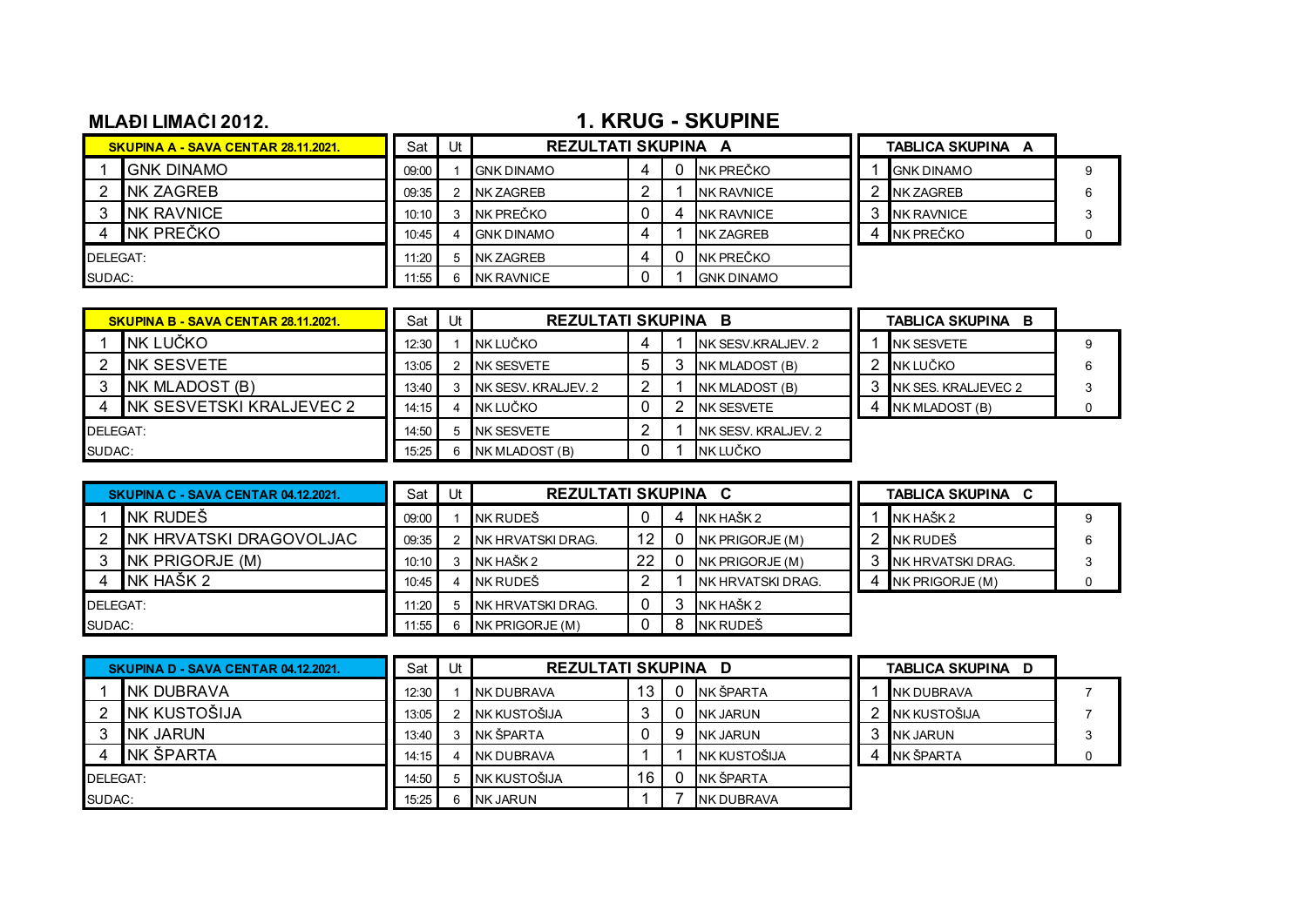|          | SKUPINA E - SAVA CENTAR 05.12.2021. |       | Ut | <b>REZULTATI SKUPINA</b> |   |  |                      | <b>TABLICA SKUPINA</b><br>E |  |
|----------|-------------------------------------|-------|----|--------------------------|---|--|----------------------|-----------------------------|--|
|          | INK BUBAMARA                        | 09:00 |    | INK BUBAMARA             | ື |  | <b>NK BREZOVICA</b>  | <b>NK BUBAMARA</b>          |  |
|          | INK TREŠNJEVKA                      | 09:35 |    | NK TREŠNJEVKA            | 4 |  | INK ŠN MAKSIMIR      | INK TREŠNJEVKA              |  |
|          | INK ŠN MAKSIMIR                     | 10:10 |    | NK BREZOVICA             |   |  | NK ŠN MAKSIMIR       | INK ŠN MAKSIMIR             |  |
|          | <b>INK BREZOVICA</b>                | 10:45 |    | <b>INK BUBAMARA</b>      | 4 |  | INK TREŠNJEVKA       | <b>NK BREZOVICA</b>         |  |
| DELEGAT: |                                     | 11:20 |    | NK TREŠNJEVKA            | 6 |  | <b>INK BREZOVICA</b> |                             |  |
| SUDAC:   |                                     | 11:55 |    | <b>INK ŠN MAKSIMIR</b>   |   |  | <b>INK BUBAMARA</b>  |                             |  |

|          | SKUPINA F - SAVA CENTAR 04.12.2021. |       | Ut | <b>REZULTATI SKUPINA F</b> |  |  |                           |  | <b>TABLICA SKUPINA F</b> |  |
|----------|-------------------------------------|-------|----|----------------------------|--|--|---------------------------|--|--------------------------|--|
|          | <b>NK HAŠK</b>                      | 16:00 |    | <b>INK HAŠK</b>            |  |  | NK PRIGORJE (Ž)           |  | <b>NK HAŠK</b>           |  |
|          | INK TRNJE                           | 16:35 |    | <b>INK TRNJE</b>           |  |  | <b>IMNK FUTSAL DINAMO</b> |  | <b>INK TRNJE</b>         |  |
|          | <b>MNK FUTSAL DINAMO</b>            | 17:10 |    | NK PRIGORJE $(\zeta)$      |  |  | <b>IMNK FUTSAL DINAMO</b> |  | NK PRIGORJE (Ž)          |  |
|          | NK PRIGORJE (Ž)                     | 17:45 |    | NK HAŠK                    |  |  | NK TRNJE                  |  | <b>MNK FUTSAL DINAMO</b> |  |
| DELEGAT: |                                     | 18:20 |    | <b>NK TRNJE</b>            |  |  | NK PRIGORJE (Ž)           |  |                          |  |
|          | SUDAC:                              |       | 6  | MNK FUTSAL DINAMO          |  |  | NK HAŠK                   |  |                          |  |

|          | <b>SKUPINA G - SAVA CENTAR 05.12.2021.</b> |       | ιH | <b>REZULTATI SKUPINA G</b> |   |  |                     |  | <b>TABLICA SKUPINA</b><br>G |  |  |
|----------|--------------------------------------------|-------|----|----------------------------|---|--|---------------------|--|-----------------------------|--|--|
|          | INK VRAPČE                                 | 12:30 |    | NK VRAPČE                  |   |  | NK PRIGORJE (M) 2   |  | $NK$ PRIGORJE $(M)$ 2       |  |  |
|          | NK ŠPANSKO                                 | 13:05 |    | NK ŠPANSKO                 |   |  | INK SESV. KRALJEVEC |  | NK VRAPČE                   |  |  |
|          | INK SESVETSKI KRALJEVEC                    | 13:40 |    | NK PRIGORJE (M) 2          |   |  | INK SESV. KRALJEVEC |  | <b>INK SESV. KRALJEVEC</b>  |  |  |
|          | NK PRIGORJE (M) 2                          | 14:15 |    | NK VRAPČE                  | C |  | NK ŠPANSKO          |  | NK ŠPANSKO                  |  |  |
| DELEGAT: |                                            | 14:50 |    | NK ŠPANSKO                 |   |  | NK PRIGORJE (M) 2   |  |                             |  |  |
| SUDAC:   |                                            | 15:25 |    | <b>NK SESV. KRALJEVEC</b>  |   |  | NK VRAPČE           |  |                             |  |  |

|          | SKUPINA H - SAVA CENTAR 11.12.2021. | Sat I | Ut | <b>REZULTATI SKUPINA H</b> |  |  |                       | TABLICA SKUPINA H     |  |
|----------|-------------------------------------|-------|----|----------------------------|--|--|-----------------------|-----------------------|--|
|          | <b>INK LOKOMOTIVA</b>               | 09:00 |    | NK LOKOMOTIVA              |  |  | NK SESVETE 2          | <b>INK LOKOMOTIVA</b> |  |
|          | INK PONIKVE                         | 09:35 |    | INK PONIKVE                |  |  | <b>NK MAKSIMIR</b>    | <b>NK PONIKVE</b>     |  |
|          | <b>NK MAKSIMIR</b>                  | 10:10 |    | <b>INK SESVETE 2</b>       |  |  | <b>NK MAKSIMIR</b>    | NK SESVETE 2          |  |
|          | INK SESVETE 2                       | 10:45 | 4  | <b>INK LOKOMOTIVA</b>      |  |  | <b>NK PONIKVE</b>     | <b>NK MAKSIMIR</b>    |  |
| DELEGAT: |                                     | 11.20 | 5  | <b>INK PONIKVE</b>         |  |  | INK SESVETE 2         |                       |  |
| SUDAC:   |                                     | 11:55 | 6  | <b>NK MAKSIMIR</b>         |  |  | <b>INK LOKOMOTIVA</b> |                       |  |